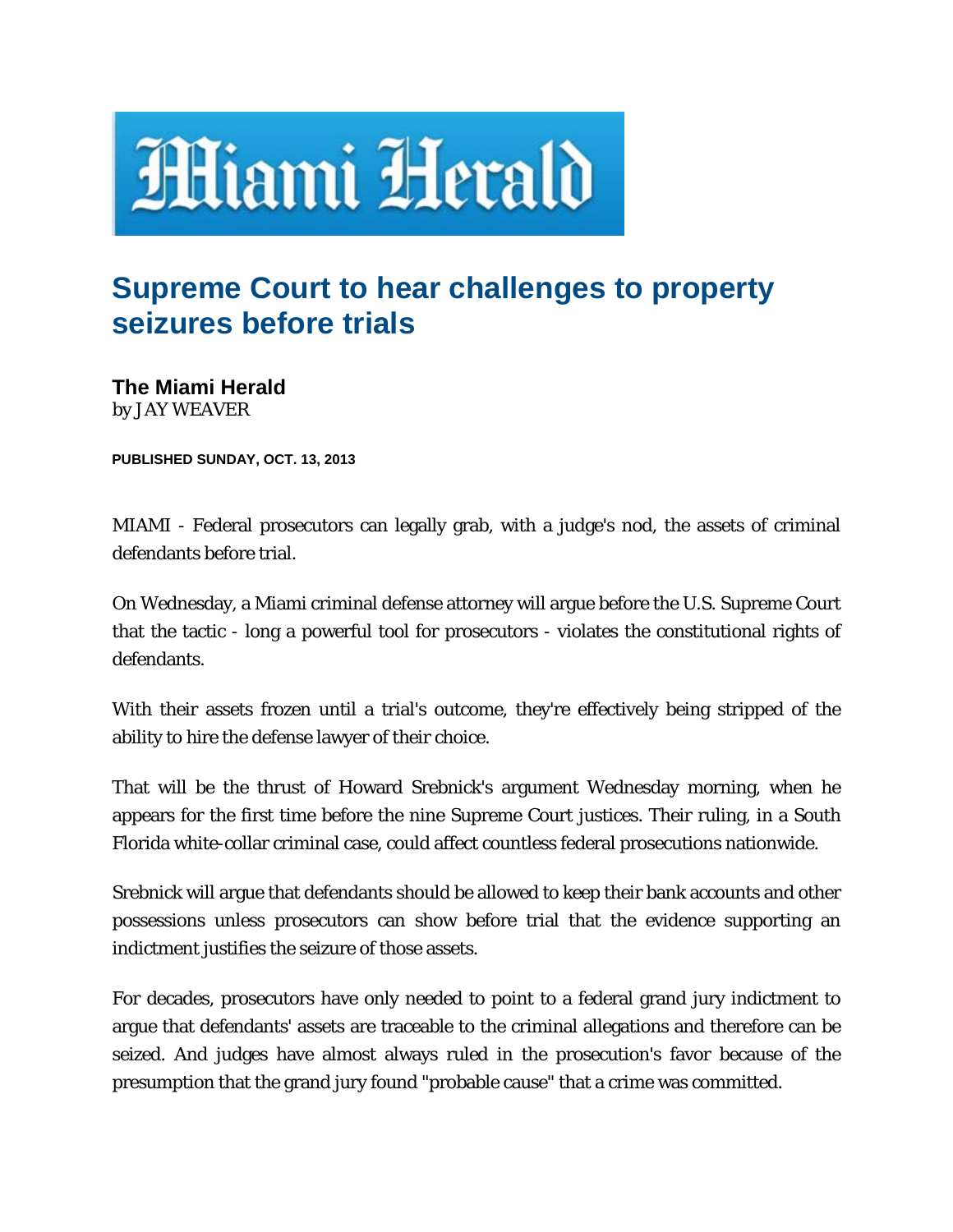Eventually, depending on whether a defendant is found guilty or is acquitted, frozen assets are either kept or returned by the government.

In legal briefs, Srebnick has asked the Supreme Court to allow a hearing that would test the strength of the prosecution's evidence before a jury hears the government's case against his two clients, a New York couple. Kerri and Brian Kaley were charged in 2007 with illegally profiting from the resale of older medical devices in South Florida's "gray market." The equipment had been given to the wife and other equipment sales representatives by hospitals that no longer needed them because they purchased newer devices.

The couple obtained a \$500,000 equity line of credit on their home so they could pay projected legal fees to their "preferred" defense lawyers, Srebnick, and colleague, Susan Van Dusen, who claimed the government's case was "baseless." But after the couple's indictment, prosecutors obtained a judge's order to seize their home and other assets valued at nearly \$2.2 million, leading to the Supreme Court case.

There have been other recent, high-profile asset grabs as well: The U.S. attorney seized millions of dollars of bank deposits, waterfront property and jewelry that once belonged to notorious Fort Lauderdale Ponzi schemer Scott Rothstein, who was charged in late 2009, convicted, and sentenced to 50 years in prison.

In that instance, Rothstein was allowed to hire his own attorney, a former partner in his bankrupt law firm, but he agreed to plead guilty to a \$1.2 billion investment scheme and cooperate with prosecutors against other targets of the still-ongoing conspiracy investigation.

Srebnick argues that two constitutional amendments - due process of law and right to counsel - require that defendants such as his clients be given a pretrial hearing that would force prosecutors to establish the integrity of the indictment as a basis to seize the couple's assets.

If prosecutors fail to put forth compelling evidence, then "the assets needed for counsel of choice and legal expenses must be unfrozen," Srebnick argues in his briefs, written with Miami appellate lawyer Richard Strafer.